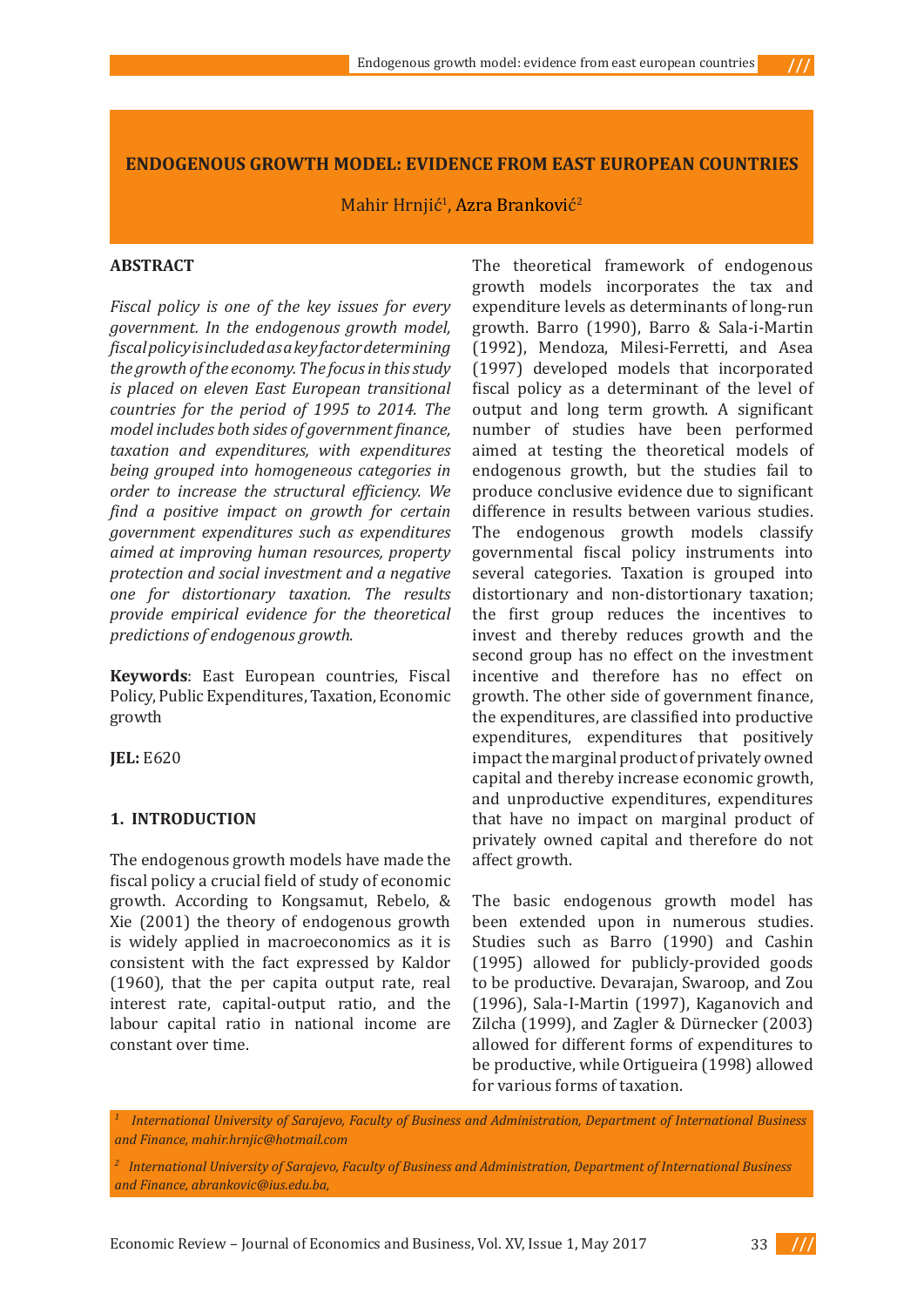Kneller et al. (1999) show that in empirical **2. EMPIRICAL LITE** studies the impact of fiscal policy on growth is usually estimated by the fallowing equation:

$$
G_{it} = a + \sum_{i=1}^{k} b_i E_{it} + \sum_{j=1}^{l-1} (c_j - c_l) F_{jt} + u_{it}(1)
$$
 the

In equation  $(1)$  the represents the economic developed by Solow  $(1956)$  which growth achieved by the country i at time t. the long run growth as being determore  $\epsilon$ represents the non-fiscal variable and is the population growth and the rate of technology of the number of the number of the number of the number of the number of the number of the number of the number of the number of th fiscal variable. Furthermore is the constant change. The model also estimated the effect on growth for the effect on growth for the effect of the effect on growth for the effect of the effect of the effect of the effect of term and is the coefficient of the non-fiscal to fiscal policy that affect the incentive<br>represents is furthermore, the number of issue invest also alter the conital out variable i, furthermore the number of i or invest also alter the capital-out variables is equal to k. Additionally, represents variable. The number of such variables is equal  $\Box$  Further studies such as Koopmans (1) to *l*-1. The represents the effect on growth Cass (1965) expanded on the Solow m<br>for the *l*<sup>th</sup> fiscal variable. The *l*<sup>th</sup> is used to studies estimated that a country's n to zero alternatively to the correct whether  $\frac{1}{100}$  is to the contracted that a country s primary  $\frac{1}{100}$  for  $\frac{1}{100}$  for  $\frac{1}{100}$  for  $\frac{1}{100}$  for  $\frac{1}{100}$  for  $\frac{1}{100}$  for  $\frac{1}{100}$  for  $\frac{1}{$ finance changes in one of the *l*-1 fiscal policy growth rate tended to be inversely relation in the *l* th fiscal policy derivative level of increase a continuation of the *l* term and is the coefficient of the non-fiscal the coefficient of the effect on growth for the for the *l*th fiscal variable. The *l*th is used to instruments.

It is possible to observe, based on equation (1), that the empirical studies are usually conducted with the aim of testing the hypothesis that the variable has a coefficient equal to zero or alternatively to test whether . This is because the aim is to examine the effect of a change in fiscal category of interest, which is offset by a change in the *l*th fiscal variable. The *l*th variable represents the omitted variable that is used to implicitly finance variation in the fiscal category of interest.

One of the common issues that is present in many studies that examine the impact of fiscal policy on economic growth is the lack of accounting for the effect on policy of transition onto steady-state. According to Benos (2005), this is important as the endogenous growth models differ from neoclassical models only in the prediction of the long term effects of fiscal policy. This is further supported by Bleaney, Gemmell, and Kneller (2001) as they show that taking data in five-year averages does not fully account for long term impact of fiscal policy.

This paper focuses on examining the impact of fiscal policy on economic growth in 11 East European transitional countries that acceded to the European Union (EU) and tries to determine the effect of the fiscal policy instruments on growth.

#### **2. EMPIRICAL LITERATURE REVIEW**

A large number of studies have been performed in order to test the relationship between the fiscal policy and economic growth. Early studies adopted the neoclassical growth model developed by Solow (1956) which estimated the long run growth as being determined by population growth and the rate of technological change. The model also estimated that changes to fiscal policy that affect the incentives to save or invest also alter the capital-output ratio equilibrium and therefore impact only the output path but do not change the output slope. Further studies such as Koopmans (1963) and Cass (1965) expanded on the Solow model. The studies estimated that a country's per capita growth rate tended to be inversely related to its starting level of income per capita, with poorer countries with similar structural parameters, preferences, and technology growing faster than richer countries due to having higher marginal products of capital. Based on neoclassical growth models the studies such as Landau's (1983) which encompassed crosssectional data for 104 countries and Barro's (1989), with a 98 country sample for the 1960- 1985 period, identified an inverse relationship between the share of government consumption as part of GDP and economic growth of per capita GDP.

The studies by Romer (1986), Lucas (1988) and Rebelo (1991) departed from the neoclassical growth models by adopting the possibility of economic growth without exogenous changes in technology or population. Barro (1990) developed an endogenous growth model. The model included government services funded through taxation which had an impact on production or utility with growth being negatively correlated with utility-type expenditures. Following the development of theoretical framework of endogenous growth models, studies started differentiating between different types of public revenues and expenditures. Studies such as Easterly & Rebelo's (1993) identified expenditure on transport and communication as being consistently correlated with growth as well as a negative correlation between aggregate public investment and per capita growth. Cashin (1995) showed investment in public capital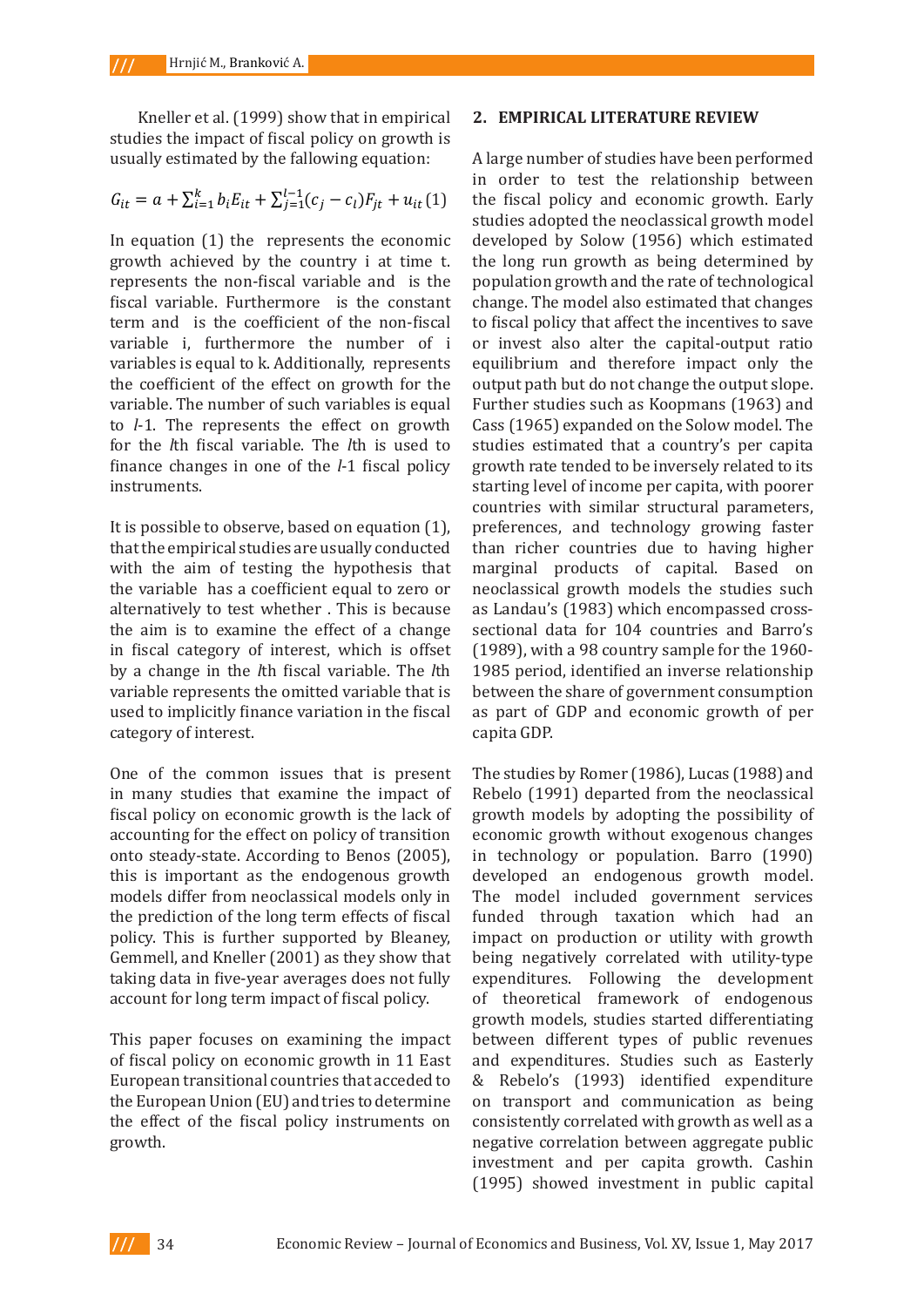and transfer payments as having a positive impact on growth. Furthermore, Cashin (1995) also identified distortionary taxes as having a negative impact on growth. The study was performed using panel data for 23 developed countries, with the observations taken for the period between 1971 and 1988.Using panel data for 43 countries for a period between 1970 and 1990, Devarajan et al. (1996) identified a positive impact of higher level of current public expenditures on economic growth, while also showing that government capital spending decreases per capita growth. Ortigueira (1998) extended an endogenous growth model by including physical and human capital expansion as to test the impact of tax policies. The results provide evidence that taxes on capital income have a key function along the convergence to the balanced growth path. Kneller, Bleaney, and Gemmell (1999) focused on the structure of taxation and of expenditures on panel of 22 OECD countries for a period between 1970 and 1995. They identified distortionary taxation as having a negative impact on economic growth, while also establishing that non-distortionary taxation has no effect on economic growth. Furthermore, they identified productive government expenditures as having a positive impact on growth, whilst non-productive expenditure does not. Furthermore they established that any studies must include both taxation and expenditure in order to avoid significant biases of the estimation coefficients.<br>
Zagler & Dürnecker (2003) grouped Dürnecker (2003) grouped expenditures into productive and unproductive and found evidence that expenditures on education and infrastructure contribute to increased economic growth. Furthermore they found evidence that certain taxes, such as taxes on savings as well as taxes on intermediate goods and taxes on research and development spending, impact the distribution of labour among the manufacturing and research and development sectors and therefore can increase innovation and thereby enhance growth. Angelopoulos, Economides, and Kammas (2007) used data of 23 OECD countries during 1970–2000 and found evidence in support of endogenous growth theory. They showed that increased government expenditure on productive activities increases growth, as well as evidence of different impact on growth of different tax rates, with labour income taxes

having a negative impact on economic growth and capital and corporate income taxes as having an enhancing effect on economic growth. Agénor (2008) established that infrastructure had an impact on manufacturing and on supply of health services and therefore increased growth but at the same time identified evidence for uncertain long-run impact on steady-state growth. Furthermore, this author identified that a revenue-neutral increase in infrastructural investment can have a contractionary effect on growth rate. Gemmell, Kneller, and Sanz (2013) identified a negative impact of distortionary taxes and a growth enhancing impact of productive expenditures on the long run economic growth in case of OECD countries.

 $111$ 

This paper is based on endogenous growth models developed by Barro (1990) and Mendoza et al. (1997). The applied criteria is the one proposed by their models as well as Benos (2009) in order to group fiscal data into groups and test the growth impact of each of them. Furthermore this paper includes government budget constraint in accordance with Kocherlakota and Yi (1997).

### 3. **DATA AND ECONOMETRIC METHODOLOGY**

The study was carried out on an unbalanced panel data set covering 11 East European countries. The countries in question are Estonia, Latvia, Lithuania, Poland, Slovakia, Hungary, the Czech Republic, Bulgaria, Romania, Slovenia, and Croatia. The selected countries are transitional countries that are members of the EU. The observations are annual, taken for the period of 1995 to 2014 and obtained from Eurostat.

As previously mentioned, endogenous growth models estimate a basic classification of revenues as distortionary and nondistortionary. Furthermore, expenditures are classified as productive or non-productive. However, when it comes to classifying public expenditures into productive/unproductive, there is a lack of theoretical literature as well as empirical evidence. For example, the studies such as Castles & Dowrick (1990), Cashin (1995)

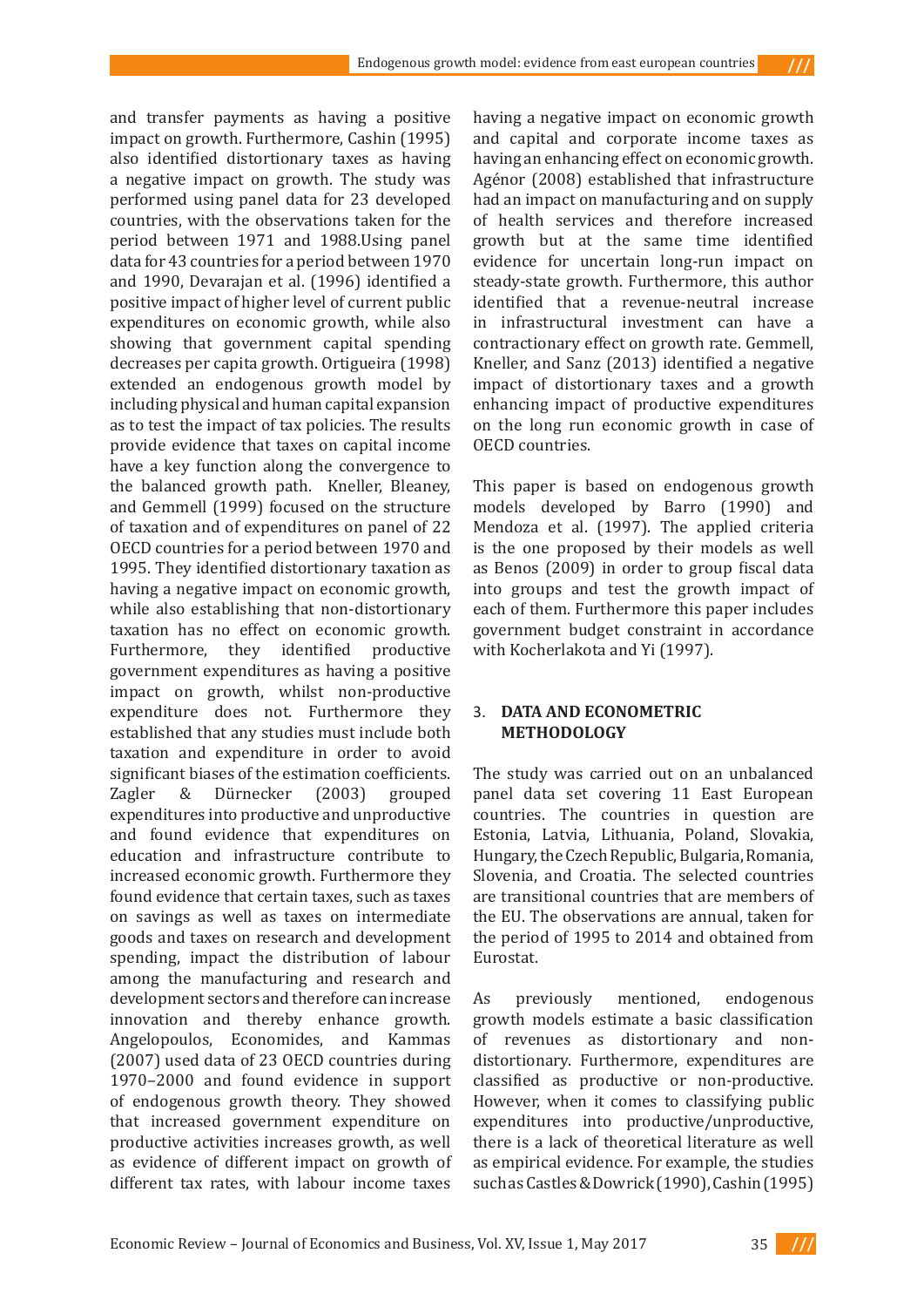and Bellettini & Ceroni (2000) imply a growth enhancing effect of social spending while Bleaney et al. (2001) classify social spending as unproductive expenditure. Easterly & Rebelo (1993), Kocherlakota & Yi (1997), Kneller et al. (1999) and Benos (2009) found a significant growth enhancing effect of government investment in infrastructure. Tatom (1993) and Holtz-Eakin (1994) identified infrastructural investment as having nether positive nor negative impact on economic growth. Kennedy (1983) and Weede (1986) found a positive relationship between military spending and economic growth while Lim (1983) and Deger (1986) identified military spending as having a contractionary impact on economic growth. Landau (1983) and Hansson & Henrekson

(1994) identified education as having a strong growth enhancing effect on economic growth.

According to Benos (2009), the theoretical and empirical studies do not provide a clear classification of functional categories. He allowed for estimation results to categorize expenditures as productive or not productive in order to solve problem of classification. Consistent with Benos (2009), the various public expenditures are aggregated using the functional classification of the EU (Table 1), following the classification process of Kneller et al. (1999), Benos (2009) and Paparas, Richter & Paparas (2015).

| Theoretical classification                         | Functional classification                  |  |  |  |
|----------------------------------------------------|--------------------------------------------|--|--|--|
| Distortionary taxation                             | Current taxes on income, wealth            |  |  |  |
|                                                    | Capital taxes                              |  |  |  |
|                                                    | Actual social contributions                |  |  |  |
| Non-distortionary taxation                         | Taxes on production and imports            |  |  |  |
| Productive/unproductive<br>government expenditures | Expenditure on education                   |  |  |  |
|                                                    | Expenditure on health                      |  |  |  |
|                                                    | Expenditure on housing-community amenities |  |  |  |
|                                                    | Expenditure on environment protection      |  |  |  |
|                                                    | Expenditure on social protection           |  |  |  |
|                                                    | Expenditure on economic affairs            |  |  |  |
|                                                    | Expenditure on general public services     |  |  |  |
|                                                    | Expenditure on public order-safety         |  |  |  |
|                                                    | Expenditure on defence                     |  |  |  |
|                                                    | Expenditure on recreation-culture-religion |  |  |  |

| Table 1. Theoretical/Functional classification of fiscal policy instruments |  |  |  |
|-----------------------------------------------------------------------------|--|--|--|
|-----------------------------------------------------------------------------|--|--|--|

Source: Adopted from Benos (2009)

Definitions and descriptive statistics of variables used as estimators are provided in A1 Appendix and Table A1 respectively. The average annual growth of GDP per capita was 3.755%. Government expenditure on education (GEDU) was 5.12% of GDP and government expenditure on health (GHLT) was 4.8% of GDP. Government expenditure on housingcommunity amenities (GHCA) was 0.9155% of GDP, while government expenditure on environment protection (GENP) was 0.677% of GDP. The largest portion of government

expenditure was on social protection (GSSP) with an average of 13.74% of GDP. Government expenditure on economic affairs (GECA) and general public services (GGPS) were 5.69% and 5.86% of GDP respectively. Government expenditure on public order and safety (GPOS) was on average 2.14% of GDP and government expenditure on defence (GDEF) was 1.39% of GDP. Government expenditure on recreation, culture and religion was (GRCR) 1.255% of GDP. Taxes represent the main source of revenues used to finance these expenditures.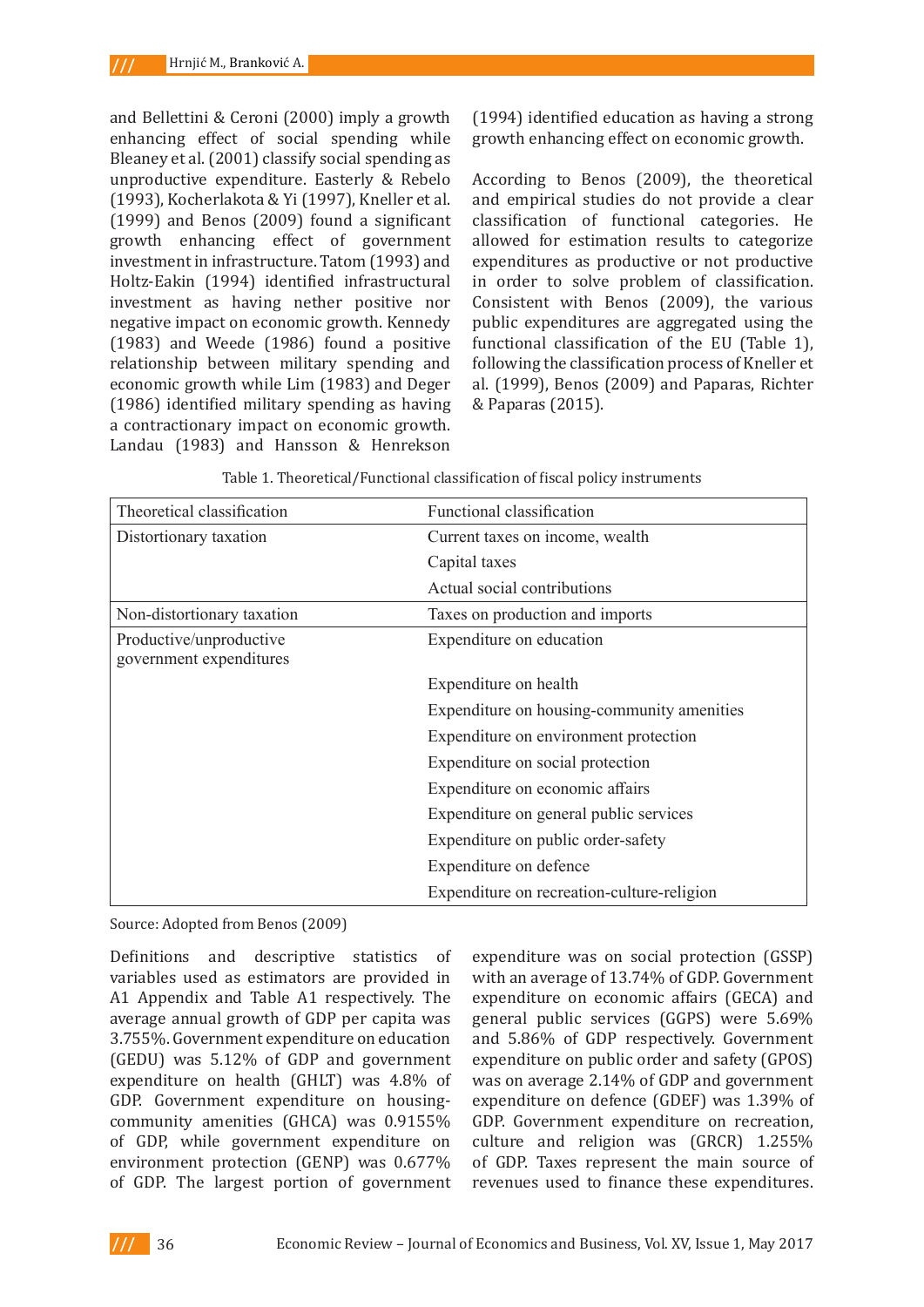Taxes on income and wealth (TINW) accounted for 7.45% of GDP, while capital taxes (CAPT) accounted for 0.032% of GDP and social security contributions (ASSC) accounted for 11.71% of GDP. Finally, the average net government surplus (DEF) was -3.315% of GDP.

It should be noted that most variables show a great variation across countries and time. As such the per capita GDP growth varies from -14.56% to 13.08%. Large variation is present in government expenditure on education, ranging from 2.8% to 8% of GDP. Similarly government expenditure on health and general public services ranged from 1.8% to 8% of GDP and from 3.1% to 17.6% of GDP. Large variation is also present in taxation, with taxes on income and wealth ranging from 4.3% to 11.3% of GDP and the deficit ranging from -15% to 2.9%.

As the main aim of this study is to examine the theoretical predictions of endogenous growth model about the impact of public revenues and expenditures on economic growth, the model is specified following the research of Kneller et al. (1999), Benos (2005, 2009) and Paparas et al. (2015) but with several changes made. This study uses the latest data for fiscal variables but also expands the overall observed time frame to 20 years, starting from 1995 to 2014 while following in line with Benos (2009) and Paparas et al. (2015) and using the data for general government for fiscal variables retrieved from Eurostat. Secondly, in order to deal with a large number of variables as well as to improve the efficiency of the model, various categories of fiscal variables are grouped into homogeneous groups. Classification of variables into groups is done by following Benos (2005, 2009) and Paparas et al. (2015), while also making changes to group composition.

As such government expenditures on education (GEDU), health (GHLT) and housing-community amenities (GHCA) are classified into human resource development (GHRINV). The new composite variable accounts for 10.82% of GDP on average, with a range going from 5.8% up to 14.4% of GDP. Moreover, government expenditures on economic affairs (GECA) and general public services (GGPS) are classified into a new variable representing government expenditures on infrastructure (GINFINV) since these expenses encompass expenditures on transportation, communication, etc. The government expenditure on infrastructure represents 11.55% of GDP on average and ranges from 6.8% to 24% of GDP. Also, government spending on public order and safety (GPOS) and defence (GDEF) is classified into government expenditures on property rights protection (GPPINV). This new variable represents 3.53% of GDP on average and ranges from 1.3% to 5.4% of GDP. Finally, government expenditures on environment protection (GENP), social protection (GSSP) and recreation-culture-religion (GRCR) are classified as government expenditure on social improvement (GSIINV). The new variable represents 15.67% of GDP and ranges from 10.2% to 22.3% of GDP.

The last variable taxes on wealth and income (TINW), capital taxes (CAPT) and actual social contribution (ASSC) are grouped into a variable representing the distortionary taxation (DTY). DTY represents 19.19% of GDP, with a range between 11.5% and 25.4% of GDP. Non-distortionary taxes are taken as an implicit element used to finance the changes in expenditure side fiscal policy instrument and are omitted from the model. This is done following studies by Benos (2009) and Paparas et al.(2015).

The remaining variables included in the model are all non-fiscal in their nature. A variable Y0 is constructed using the initial GDP per capita (Yi) and the first lag of economic growth in order to isolate possible convergence effects. Furthermore, gross fixed capital formation (GFCF) by the private sectors is included as capital is a key factor of production in growth models. Moreover, gross fixed capital formation is used to control effects of business cycle on growth. Also, what is included is the portion of the population between 25 and 34 years (UNIEDU) that have completed at least tertiary education as to include the accumulation of human capital and the effect accumulated human capital may have on the economy. Finally, the country's imports and exports are also included as a percentage of GDP (OPEN) in order to take into consideration the external effects on the economy.

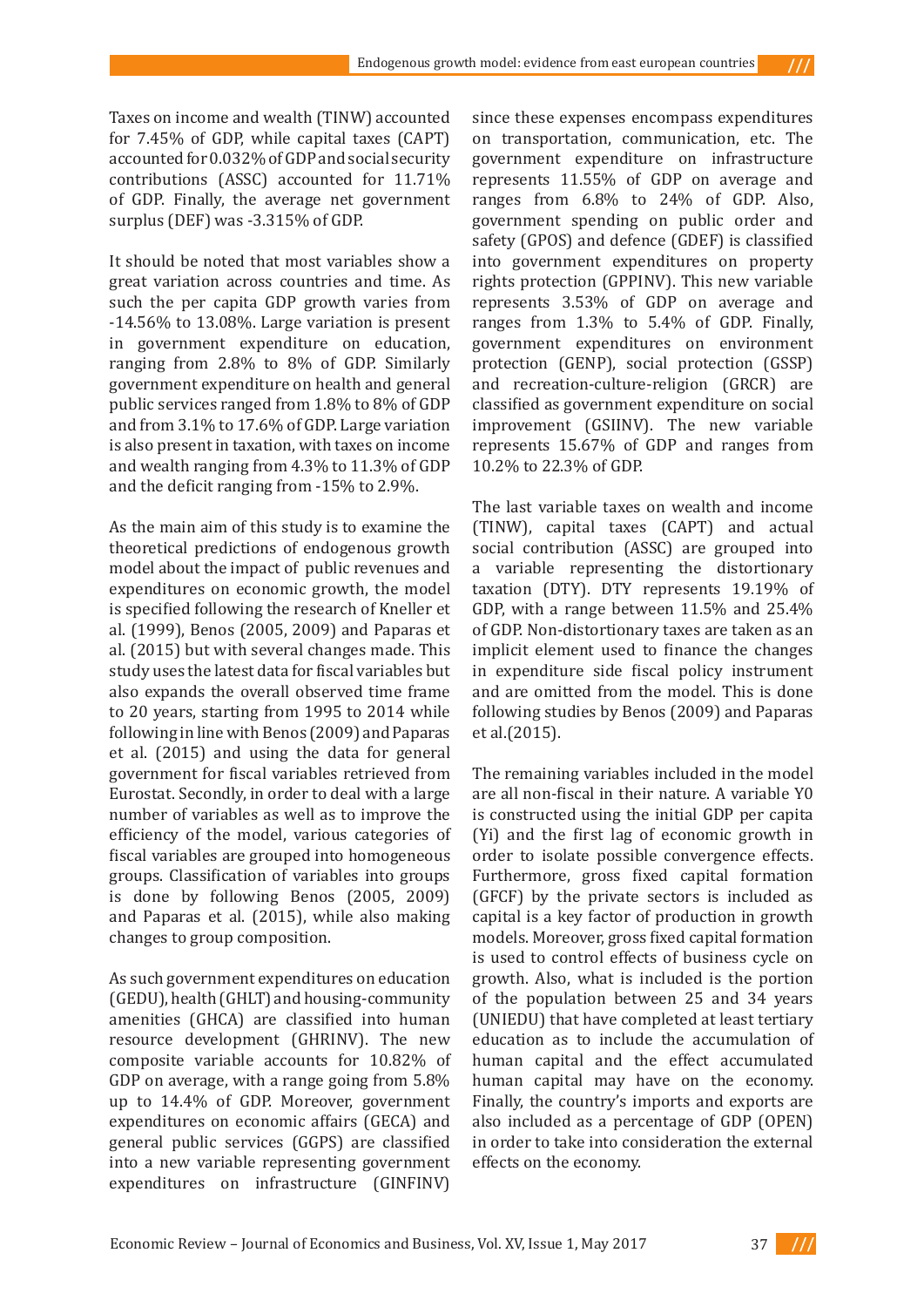The traditional method for estimation of the impact of fiscal policy on economic growth in the endogenous growth models is through the use of panel data for the periods of around 30 years. In order to deal with business cycle influences on growth, the data is usually grouped into fiveyear averages. According to Benos (2009), this method has several problems, as it results in the loss of information and as country business cycles are not synchronized it does not purge the cyclical effects, which is further supported

by Bassanini, Scarpetta, & Hemmings (2001).  $\frac{1}{2}$  iscal policy on economic growth in the Therefore, this paper follows Benos (2005, us growth models is through the use  $2009$  and Paparas et al. (2015) and uses annual problems, as it is easily ata for the periods of around 30 years. observations. Furthermore, as Benos (2009) o deal with business cycle influences hoted, the empirical research provides strong , the data is usually grouped into five-  $\;$  evidence for economic growth being influenced  $\;$ iges. According to Benos (2009), this by a lagged effect of fiscal policy. In order to as several problems, as it results in  $\;$  deal with the lagged effect in static estimations, information and as country business the method used by Benos (2009) is applied, not synchronized it does not purge the sum of contemporaneous and lagged values for certain variables is used in estimations. The traditional method for estimation of the impact of fiscal policy on economic growth in  $t$  is the endow to the endown of the use of passaning  $t$  around  $\alpha$  around 3000  $\sigma$  . The period 3000  $\sigma$ 

Therefore, to examine the impact of fiscal policy on economic growth, the following equation is Therefore, to examine the impact of fiscal policy on economic growth, the following equation estimated: is estimated:

the country's imports and exports are also included as a percentage of GDP (OPEN) in order

$$
YG = a_0 + a_1 Y0 + a_2 \sum_{b=0}^{c} GHRINV (-b) + a_3 \sum_{b=0}^{c} GINFINV (-b) + a_4 \sum_{b=0}^{c} GPPINV (-b) + a_5 \sum_{b=0}^{c} GSIINV (-b) + a_6 \sum_{b=0}^{c} DTY (-b) + a_7 \sum_{b=0}^{c} DEF (-b) + a_8 \sum_{b=0}^{c} UNIEDU (-b) + a_9 GFCF + a_{10} OPEN
$$
 (2)

The first estimation of the model is done using Ordinary Least Squares. The assumption of the OLS model is that the error is uncorrelated with explanatory variables in the same period. Then panel data models are used to resolve the problem of omitted variables. Fixed effect and random effect models are estimated and then Hausman (1978) test is applied in order to select the appropriate model. Furthermore, Wooldridge test for serial correlation and Modified Wald test for groupwise heteroskedasticity are estimated. The results call for the fixed effects regression with Driscoll and Kraay standard errors as Driscoll and Kraay standard errors are used when error structure is heteroskedastic, autocorrelated up to some lag and possibly correlated between the countries according to Hoechle (2007) and Mehmood & Mustafa (2014).

The main aim of the present study is the examination of the impact of fiscal variables on the growth of per capita GDP. However, Benos (2009) claims that the association is not indicative of one directional causality, and failing to account for it will produce biased and inconsistent estimates. As such, Arellano & Bond (1991) and Arellano and Bover (1995) - Blundell and Bond (1998) generalized methods of moments (GMM) estimators are applied. The

otimation of the model is done using organization of CMM estimators is supported. the October of the Occurrence is the explanatory in the community of the same period.  $T$  panel data models are used to resolve the problem of  $T$  or  $T$  and  $T$  and  $T$  and  $T$  and  $T$  and  $T$  and  $T$  and  $T$  and  $T$  and  $T$  and  $T$  and  $T$  and  $T$  and  $T$  and  $T$  and  $T$  and  $T$  and  $T$  and  $T$  and  $T$  a random effect models are estimated and the paras of an (2019). I many sargan test is applied in order to select lanatory variables in the same applied to test the validity of the instruments nen panel data models are used to used. Due to the possibility of lagged effects he problem of omitted variables. of fiscal policy on growth and the findings ect and random effect models are of Bleaney et al. (2001) as well as studies by let employment of GMM estimators is supported by several studies such as Benos (2005, 2009) and Paparas et al. (2015). Finally Sargan test is Benos (2005, 2009) and Paparas et al. (2015), the emphasis is placed on results produced by GMM estimators compared with OLS/FE estimators and therefore this study emphasizes the results by GMM estimators.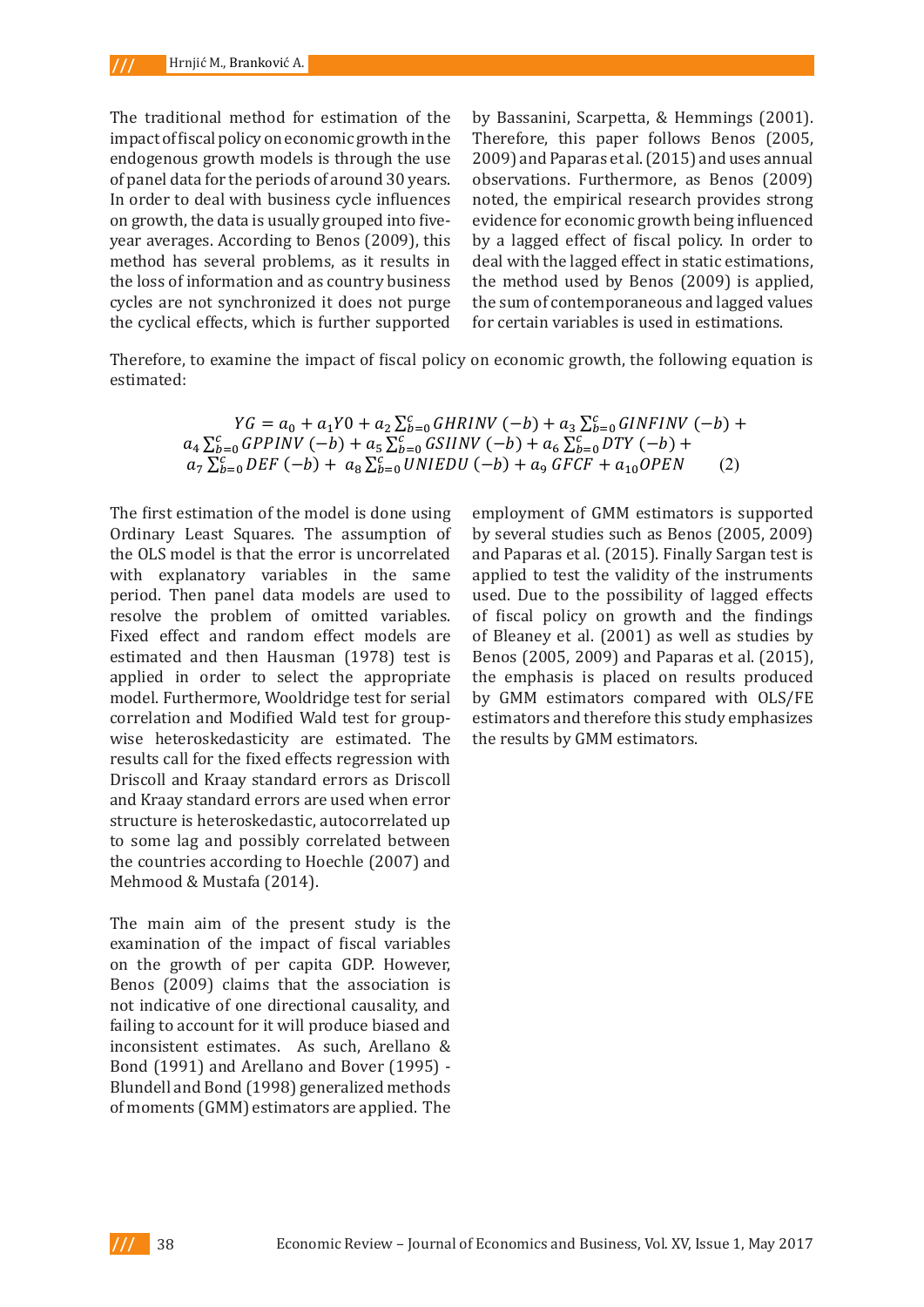$111$ 

## **4. EMPIRICAL RESULTS**

| Explanatory                                  | <b>OLS</b>         | $\rm FE$                     | $A-B$                 | $A-b/B-B$             |  |
|----------------------------------------------|--------------------|------------------------------|-----------------------|-----------------------|--|
| Variables                                    | Estimate           | Estimate D-K SE <sup>1</sup> | Estimate <sup>2</sup> | Estimate <sup>2</sup> |  |
| Y <sub>0</sub>                               | 0.2618596          | $-0.0388132$                 | $-0.14059$            | $-0.2689317$          |  |
|                                              | $(2.99)$ ***       | $(-0.33)$                    | $(-1.03)$             | $(-1.83)*$            |  |
| <b>GHRINV</b>                                | $-0.0259798$       | $-0.1532993$                 | 6.053259              | 22.49305              |  |
|                                              | $(-0.32)$          | $(-0.66)$                    | $(1.88)$ *            | $(3.09)$ ***          |  |
| <b>GINFINV</b>                               | $-0.068408$        | 0.2441585                    | 2.443165              | 8.609324              |  |
|                                              | $(-1.08)$          | (1.56)                       | (1.59)                | $(2.99)$ ***          |  |
| <b>GPPINV</b>                                | 0.1753305          | 0.804771                     | 10.28719              | 26.43493              |  |
|                                              | (0.70)             | $(1.90)*$                    | $(2.04)$ **           | $(2.87)$ ***          |  |
| <b>GSIINV</b>                                | $-0.0440042$       | 0.2526355                    | 5.442915              | 5.467138              |  |
|                                              | $(-0.72)$          | $(1.96)^*$                   | $(1.78)^*$            | $(1.76)^*$            |  |
| <b>DTY</b>                                   | $-0.0395947$       | $-0.2107612$                 | $-4.30653$            | $-6.377885$           |  |
|                                              | $(-0.59)$          | $(-0.95)$                    | $(-1.66)$ *           | $(-2.29)$ **          |  |
| <b>DEF</b>                                   | $-0.0611532$       | 0.1942312                    | 3.798513              | 9.64181               |  |
|                                              | $(-0.85)$          | $(3.30)$ ***                 | $(2.08)$ **           | $(3.07)$ ***          |  |
| <b>UNIEDU</b>                                | $-0.0096686$       | $-0.1956724$                 | $-0.28564$            | $-2.233024$           |  |
|                                              | $(-0.50)$          | $(-2.25)$ **                 | $(-0.88)$             | $(-3.14)$ ***         |  |
| <b>GFCG</b>                                  | 0.2507051          | 0.4149979                    | 1.489142              | 2.0578                |  |
|                                              | $(2.69)$ ***       | $(3.50)$ ***                 | $(2.76)$ ***          | $(2.64)$ ***          |  |
| <b>OPEN</b>                                  | 0.0144757          | 0.1704547                    | 0.39629               | 0.6876414             |  |
|                                              | (0.88)             | $(1.92)^*$                   | $(3.07)$ ***          | $(3.05)$ ***          |  |
| $\mathcal{C}$                                | 0.356324<br>(0.07) | $-21.61202$<br>$(-3.68)$ *** |                       |                       |  |
|                                              |                    |                              |                       |                       |  |
| Observations                                 | 156                | 156                          | 167                   | 178                   |  |
| R-Squared                                    | 0.2484             | 0.4974                       |                       |                       |  |
| Hausman Test<br>$(p$ - value)                |                    | 0.0000                       |                       |                       |  |
| <b>Sargan Test</b><br>(p- value)             |                    |                              | 1.0000                | 1.0000                |  |
| Autocorellation<br>of<br>Order<br>(p- value) |                    |                              | 0.3290                | 0.1482                |  |

Table 2: Estimation Results

Note: t-statistics, z-statistics are reported in parentheses for OLS, FE and AB,AB-BB; \*, \*\*, \*\*\* denote 10%, 5% & 1% significance levels respectively. <sup>1</sup> Fixed effects regression with Driscoll and Kraay standard errors 2 A-B: Arellano and Bond (1991) estimator; A-B/B-B:Arellano and Bover (1995) - Blundell and Bond (1998) estimator; Dependent variable and explanatory variables lagged up to 8 periods were used as instruments.

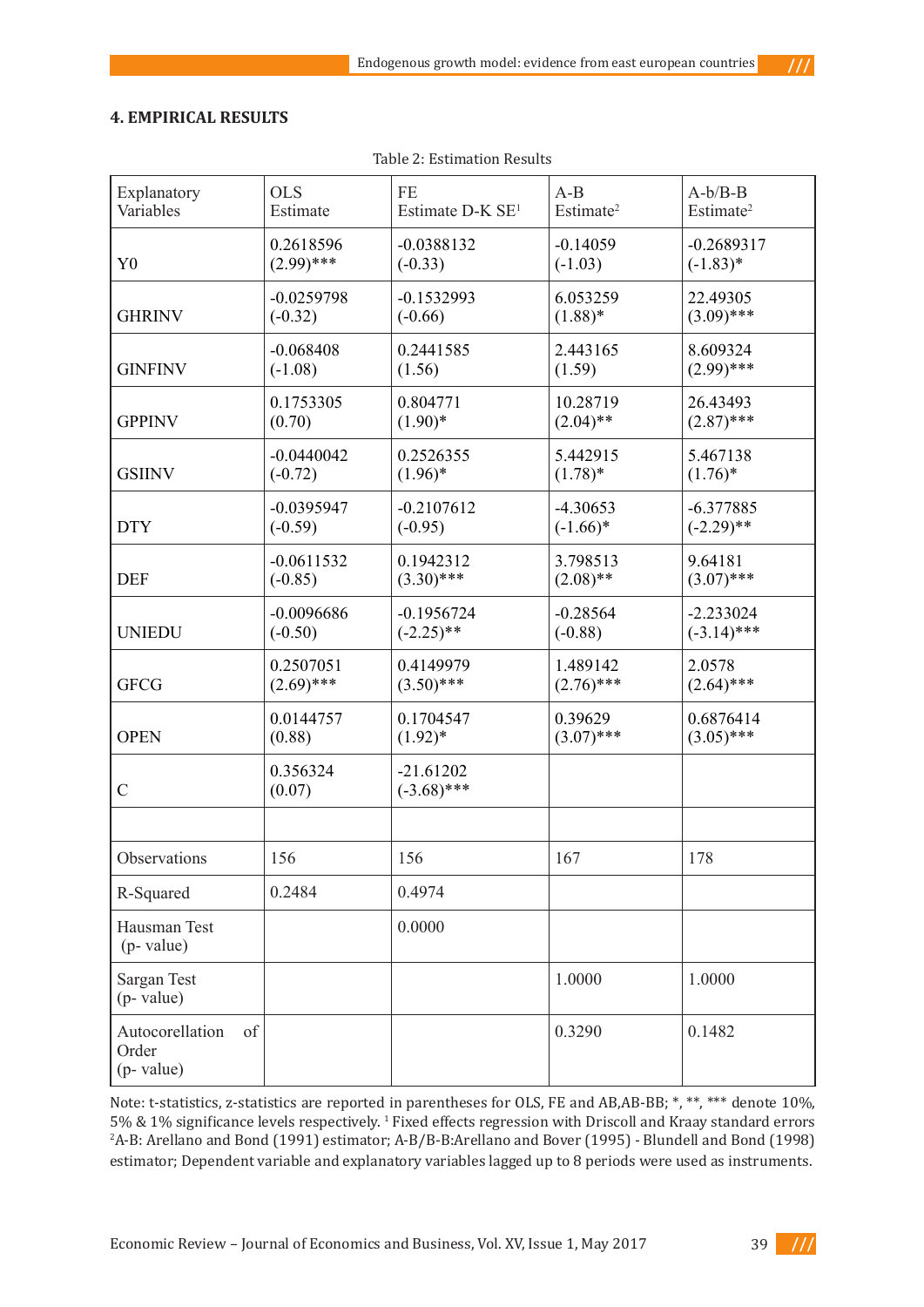As previously mentioned, one of the issues with examining the effect of fiscal policy on economic growth is the presence of lagged effect. In order to account for lagged effect in static estimations, the sum of contemporaneous and the first and second lag of explanatory fiscal policy variable is used in static models. Based on Table 2, in case of government expenditure on human resource development, these are government expenditures on education, health and housing and community amenities. The empirical results of estimations indicate a significant positive relationship between expenditures on human resources and economic growth. This is not surprising and is in line with many of the previous studies on the topic such as Landau (1983), Hansson & Henrekson (1994), Kneller et al. (1999), and Zagler & Dürnecker (2003). Therefore, we can conclude that grater investment in human resource development is beneficial for economic growth.

Furthermore, the empirical results of government expenditure on infrastructure are statistically significant in only one of estimations. Based on the results, there is a lack of robust evidence for a significant positive relationship. There are several explanations for this apparently surprising result. In this study, a composite variable made up from government expenditure on economic affairs and general public services was used to represent government expenditure on infrastructure, as for the mentioned categories these include government spending on transportation, communication, etc. Although being surprising, the results are not unprecedented. Several studies such as Landau (1986), Barro (1991), Tatom (1993), Hansson & Henrekson (1994) and Holtz-Eakin (1994) similarly found inconclusive or nonexistent relationship between economic growth and infrastructure spending. Benos (2005) provides one possible explanation, as he shows evidence that a positive impact of infrastructural investment is dependent on economies of scale, therefore large scale expenditure is required in order to increase infrastructural productivity and increase economic growth. At lower levels of investment "we might well have a growth depressing impact of expenditures on transportation-communication, due to the high

initial cost of this type of infrastructure" Benos (2005, pp.32).

Government expenditures on public order and safety and defence are combined in order to represent government expenditures on property rights protection. The empirical results of estimations identify a growth enhancing impact of higher level of expenditure on property rights protection. According to the theory by Barro & Sala-i-Martin (1992), increased expenditure on property rights protection increases the incentive to accumulate capital and this enhances growth. The results are in line with several previous studies such as Bleaney et al. (2001) and Benos (2009).

In regard to government expenditure on social improvement, these being government expenditures on environment protection, social protection and recreation-culture-religion, the estimations produce evidence for a significant positive relationship. This is consistent with studies such as Castles & Dowrick (1990), Cashin (1995) and Bellettini & Ceroni (2000), which identified a growth enhancing effect of social spending. It is worth noting that in a survey of literature, Atkinson (1999) found mixed evidence on the impact the size of welfare state has on economic growth.

Examining the revenue side of the budget, the results indicate a significant negative relationship. The results are consistent with the Barro (1990) theoretical model as well as many studies such as Kocherlakota & Yi (1997), Kneller et al. (1999) and Bleaney et al. (2001). With regard to the related variable, that of net government surplus (DEF), the results show a strong positive relationship between lower deficit and economic growth. The results are in line with the predictions of the Ricardian Equivalence theory. According to Kneller et al. (1999), Ricardian Equivalence predicts that current surplus will be used in the future to finance deficits that come about from reduction of distortionary taxation or increases in productive spending and thereby cause an increase in growth and investment. The results are consistent with those of Kneller et al. (1999).

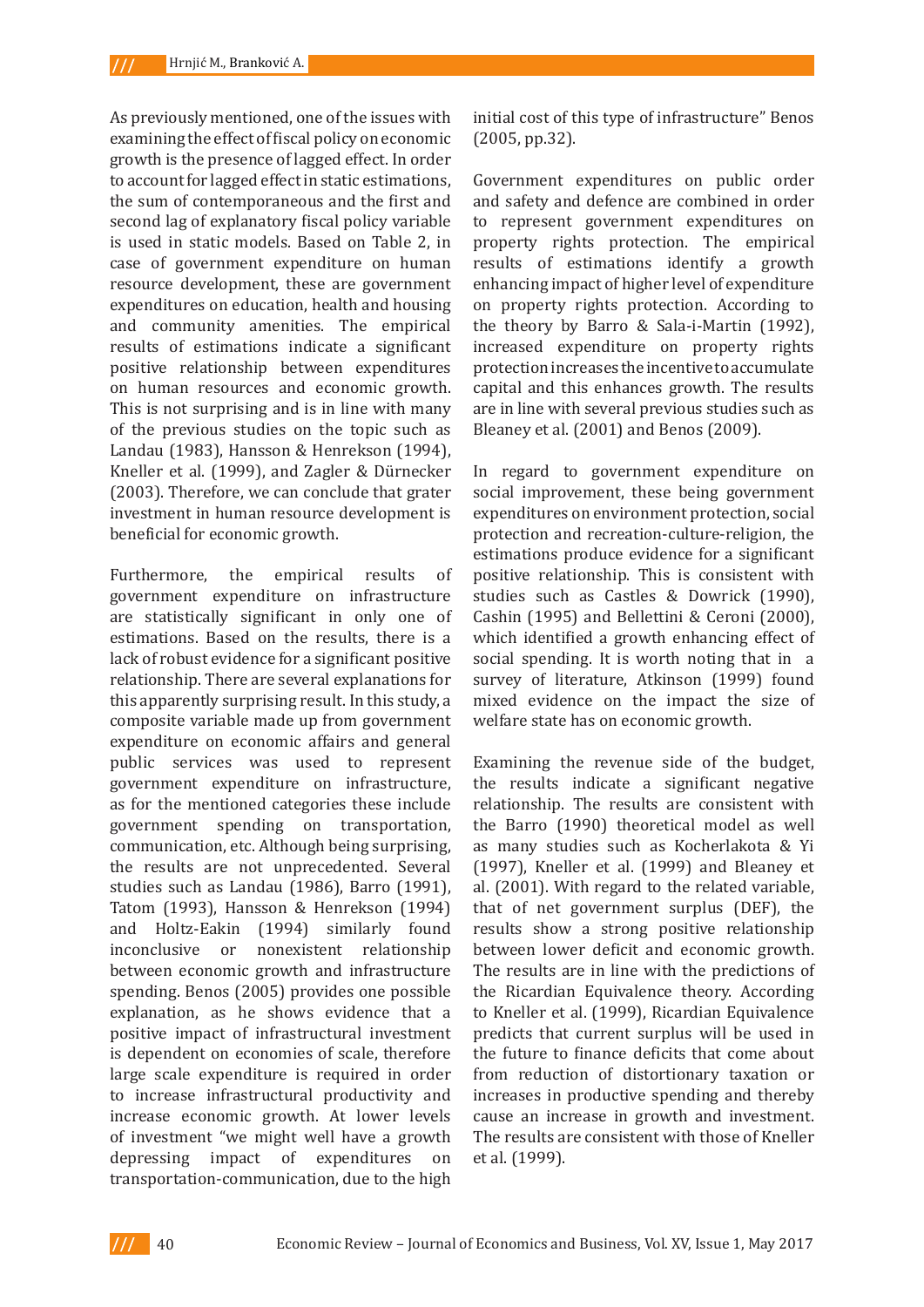With regard to non-fiscal variables, the gross fixed capital formation by the private sector as a percentage of GDP is included as capital represents an important factor of production in growth models. Furthermore, in this study gross fixed capital formation is used to control business cycle effects on growth. A significant positive relationship between gross fixed capital formation and economic growth is identified. This is consistent with Levine & Renelt (1992), Bond, Leblebicioǧlu, & Schiantarelli (2004) and Benos (2009). Furthermore, the portion of the population between 25 and 34 years old that have completed at least tertiary education is included to account for the growth effect of accumulated human capital on the economic growth. The estimations produce a significant negative relationship. According to Krueger & Lindahl (2000) and Benos (2009), the measurement of human capital presents significant problems as it attempts to quantify complex characteristics. Pritchett (2001) identified insignificant relationships between human capital and rate of growth. He offers several explanations such as low quality education which fails to produce human capital or excess of supply reducing marginal return of education. Similar reasoning could explain the negative relationship identified in this paper. Furthermore, trade as portion of GDP is used to represent the openness of an economy and its susceptibility to external effects. The results of estimations show a significant positive relationship between trade as portion of GDP and economic growth. Funk (2001) and Olivier, Marcelo, & Maurice (2005) present evidence that trade increases R&D spill over between trading partners thereby increasing economic growth.

### **5. CONCLUSION**

Under the endogenous growth theory, the governments' choice of tax rates and expenditure levels impacts the long term economic growth. By taking into account both sides of government finance, taxation and expenditures, it becomes possible to properly examine the impact of fiscal policy on growth. Eurostat data for eleven East European countries is used to test prediction of Barro's (1990) model of endogenous growth. Several different estimation methods are

used in order to provide robust estimates. Government revenues which come from taxes on wealth and income, capital taxes and actual social contribution have a distortionary and depressive impact on economic growth. Furthermore, the results provide support for the Ricardian Equivalence theory, which is that a budget surplus finance by non-distortionary taxes increases growth as current surplus can be used to cover future deficits resulting from productive expenditures or reduction of distortionary taxes. Moreover, evidence is found for certain types of government expenditures, such as investment in human resources, that is education, health and housing and community amenities as well as property protection, that is public order and safety and defence, and social improvement, that is social security, environmental protection, recreation, culture and religion, increase economic growth. Inconclusive results are obtained in case of government expenditure on infrastructure, which is expenditure on economic affairs and general government services.

 $111$ 

While the sample provided reasonably comprehensive data for the analysis of East European countries which are members of the European Union, further studies including the East European non-EU member countries might provide more robust conclusions regarding the impact of fiscal policy on economic growth and the validity of predictions of endogenous growth model as well as examine the impact of EU membership. Furthermore, the aggregation of expenditures into homogeneous groups leaves the possibility for further research expanding the model and focusing on individual expenditures which make up aggregated homogeneous expenditure groups, while controlling for overall expenditure allowing for a more detailed examination of the impact of individual expenditures. In conclusion, the results provide support for some of the predictions of the endogenous growth model developed by Barro (1990).

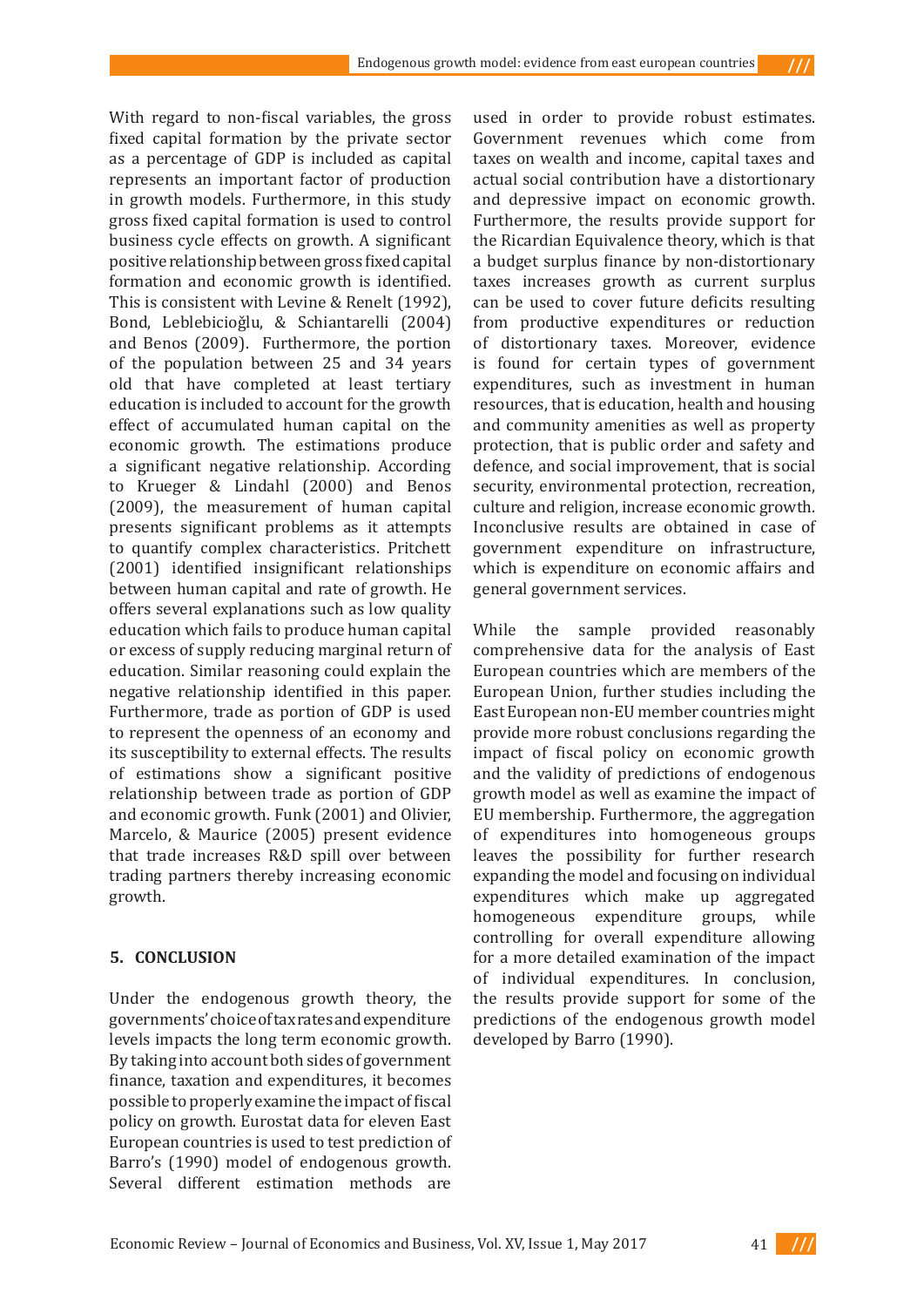### **REFERENCES**

- 1. Barro, R. J. (1989). *A Cross-Country Study of Growth, Saving, and Government,*  Cambridge: NBER Working Paper No. 2855.
- 2. Krueger, A. B. & Lindahl, M. (2000). *Education for Growth: Why and For Whom?,*  Cambridge: NBER Working Paper No. 7591.
- 3. Rebelo, S.(1991). Long-Run Policy Analysis and Long-Run Growth. *Journal of Political Economy,* 99(3), pp. 500-521.
- 4. Agénor, P.-R. (2008). Health and infrastructure in a model of endogenous growth. *Journal of Macroeconomics,* 30(4), p. 1407–1422.
- 5. Angelopoulos, K., Economides, G.& Kammas, P. (2007). Tax-spending policies<br>and economic growth: Theoretical and economic growth: Theoretical predictions and evidence from the OECD. *European Journal of Political Economy,*  23(4), p. 885–902.
- 6. Arellano, M. & Bond, S. R. (1991). Some Tests of Specification for Panel Data: Monte Carlo Evidence and an Application to Employment Equation. *Review of Economic Studies,* 58(2), pp. 277-97.
- 7. Arellano, M. & Bover, O. (1995). Another look at the instrumental variable estimation of error-components models. *Journal of Econometrics,* 68(1), p. 29–51.
- 8. Atkinson, A. B. (1999). *The Economic Consequences of Rolling Back the Welfare State.* Munich Lectures in Economics: MIT Press.
- 9. Awaworyi Churchill, S., Ling Yew , S. & Ugur, M.(2015). *Effects of Government Education and Health Expenditures on Economic Growth: A Meta-analysis,* London: Greenwich Papers in Political Economy No.14072.
- 10. Barro, R. J. (1990). Government Spending in a Simple Model of Endogenous Growth. *Journal of Political Economy,* 98(5), pp. 103- 126.
- 11. Barro, R. J.(1991). Economic Growth in a Cross Section of Countries. *The Quarterly Journal of Economics,* 106(2), pp. 407-443.
- 12. Barro, R. J. & Sala-i-Martin, X. (1992). Public Finance in Models of Economic Growth. *Review of Economic Studies,* Volume 59, pp. 645-661.
- 13. Bassanini, A., Scarpetta, S. & Hemmings, P.(2001). *Economic Growth: The Role of Policies and Institutions: Panel Data. Evidence from OECD Countries,* Paris: OECD Economics Department Working Papers No. 283.
- 14. Bellettini, G. & Ceroni, C. B. (2000). Social Security Expenditure and Economic Growth: An Empirical Assessment. *Research in Economics,* 54(3), pp. 249-275.
- 15. Benos , N.(2009). *Fiscal policy and economic growth: empirical evidence from EU countries.* Munich: MPRA Paper No. 19174.
- 16. Benos, N.(2005). *Fiscal Policy and Economic Growth: Empirical Evidence from OECD Countries,* Nicosia: University of Cyprus Department of Economics Working Paper 2005-01.
- 17. Bleaney, M., Gemmell, N. & Kneller, R. (2001). Testing the endogenous growth model: public expenditure, taxation, and growth over the long run. *Canadian Journal of Economics,* 34(1), pp. 36-57.
- 18. Blundell, R. & Bond, S. (1998). Initial conditions and moment restrictions in dynamic panel data models. *Journal of Econometrics,* 87(1), pp. 115-143.
- 19. Bond, S., Leblebicioǧlu, A. & Schiantarelli, F.(2004). *Capital accumulation and growth: a new look at the empirical evidence,* Boston: Boston College Working Paper 591.
- 20. Cashin, P. (1995). Government Spending, Taxes, and Economic Growth. *Staff Papers (International Monetary Fund),* 42(2), pp. 237-269.
- 21. Cass, D. (1965). Optimum Growth in an Aggregative Model of Capital Accumulation. *Review of Economic Studies,* 32(3), pp. 233- 240.
- 22. Castles, F. G. & Dowrick, S. (1990). The Impact of Government Spending Levels on Medium-Term Economic Growth in the Oecd, 1960-85. *Journal of Theoretical Politics,* 2(2), pp. 173 - 204.
- 23. Deger, S. (1986). Economic Development and Defense Expenditure. *Economic Development and Cultural Change,* 35(1), pp. 179-196.
- 24. Devarajan, S., Swaroop, V. & Zou, H.-f.(1996). The composition of public expenditure and economic growth. *Journal of Monetary Economics,* 37(2), pp. 313-344.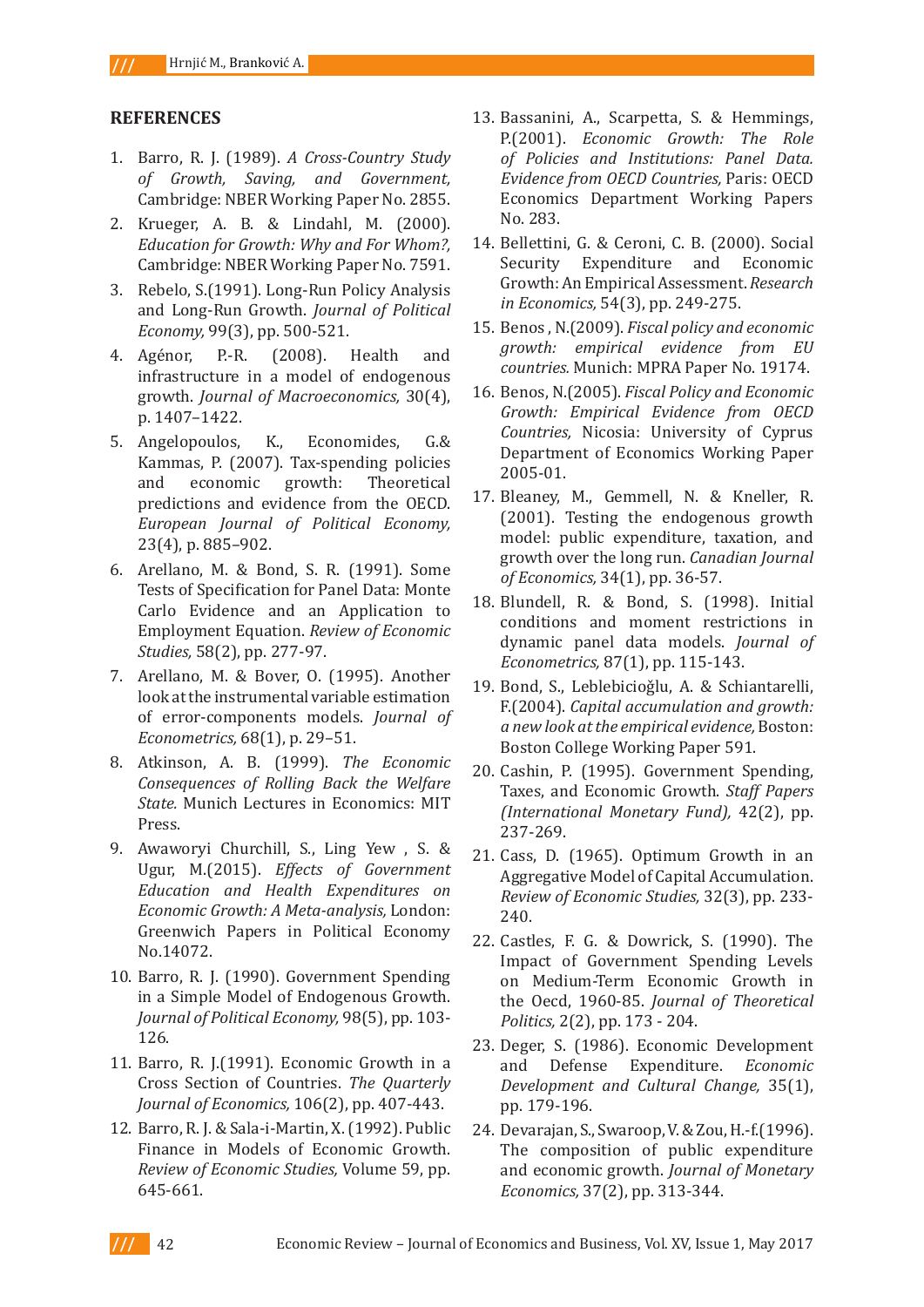- 25. Djelloul, B., Rouaski, K., Toumach, R. & Talbi, B. (2014). *The Impact of Fiscal Policy on Economic Growth: Empirical Evidence From Panel Estimation.* New Orleans, WEI International Academic Conference Proceedings, pp. 49-56.
- 26. Easterly, W. & Rebelo, S. (1993). Fiscal Policy and Economic Growth: An Empirical<br>Investigation. *Journal of Monetary* Investigation. *Journal of Monetary Economics,* 32(3), pp. 417-458.
- 27. Funk, M., 2001. Trade and International R&D Spillovers Among OECD Countries. *Southern Economic Association,* 67(3), pp. 725-736.
- 28. Gemmell, N., Kneller, R. & Sanz, I. (2013). *The Growth Effects of Tax Rates in the OECD,* Wellington: Victoria Business School Working Papers in Public Finance No. 2/2013.
- 29. Hansson, P. & Henrekson, M. (1994). A New Framework for Testing the Effect of Government Spending on Growth and Productivity. *Public Choice,* 81(3-4), pp. 381-401.
- 30. Hausman, J. A. (1978). Specification Tests in Econometrics. *Econometrica,* 46(6), pp. 1251-1271.
- 31. Hoechle, D. (2007). Robust standard errors for panel regressions with cross–sectional dependence. *The Stata Journal,* 7(3), p. 281–312.
- 32. Holtz-Eakin, D.(1994). Public-Sector Capital and the Productivity Puzzle. *Review of Economics and Statistics,* 76(1), pp. 12-21.
- 33. Kaganovich, M. & Zilcha, I.(1999). Education, social security, and growth. *Journal of Public Economics,* 71(2), p. 289–309.
- 34. Kaldor, N.(1960). *Essays on Economic Stability and Growth.* London: Gerald Duckworth.
- 35. Kennedy, G.(1983). *Defense economics.* New York: St Martin's.
- 36. Kneller, R., Bleaney, M. F. & Gemmell, N.(1999). Fiscal policy and growth: evidence from OECD countries. *Journal of Public Economics,* 74(2), pp. 171-190.
- 37. Kocherlakota, N. R. & Yi, K.-M. (1997). Is There Endogenous Long-Run Growth?: Evidence from the U.S. and the U.K.. *Journal of Money, Credit and Banking,* 29(2), pp. 235-262.
- 38. Kongsamut, P., Rebelo, S. & Xie, D. (2001). Beyond Balanced Growth. *Review of Economic Studies,* 68(4), pp. 869-882.
- 39. Koopmans, T. C. (1963). *On the Concept of Optimal Economic Growth.* New Haven: Cowles Foundation Discussion Papers 163, Cowles Foundation for Research in Economics, Yale University.
- 40. Landau, D. (1983). Government Expenditure and Economic Growth: A Cross-Country Study. *Southern Economic Journal,* 49(3), pp. 783-792.
- 41. Landau, D. (1986). Government and Economic Growth in the Less Developed Countries: An Empirical Study for 1960- 1980. *Economic Development and Cultural Change,* 35(1), pp. 35-75.
- 42. Levine, R. & Renelt, D. (1992). A Sensitivity Cross-Country Regressions. *American Economic Review,*  82(4), pp. 942-963.
- 43. Lim, D.(1983). Another Look at Growth and Defense in Less Developed Countries. *Economic Development and Cultural Change,*  31(2), pp. 377-384.
- 44. Lucas, R. E. (1988). On the mechanics of economic development. *Journal of Monetary Economics,* Volume 22, pp. 3-42.
- 45. Mehmood, B. & Mustafa, H.(2014). Empirical Inspection of Broadband Growth Nexus: A Fixed Effect with Driscoll and Kraay Standard Errors Approach. *Pakistan Journal of Commerce and Social Sciences,*  8(1), pp. 01-10.
- 46. Mendoza, E. G., Milesi-Ferretti, G. M. & Asea, P. (1997). On the ineffectiveness of tax policy in altering long-run growth: Harberger's superneutrality conjecture. *Journal of Public Economics,* pp. 99-126.
- 47. Olivier, L.-N., Marcelo, O. & Maurice, S.(2005). On `indirect' trade-related R&D spillovers. *European Economic Review,*  49(7), pp. 1785-1798.
- 48. Ortigueira, S. (1998). Fiscal policy in an endogenous growth model with human capital accumulation. *Journal of Monetary Economics,* 42(2), pp. 323-355.
- 49. Paparas, D., Richter, C. & Paparas, A.(2015). Fiscal Policy and Economic Growth, Empirical Evidence in European Union.

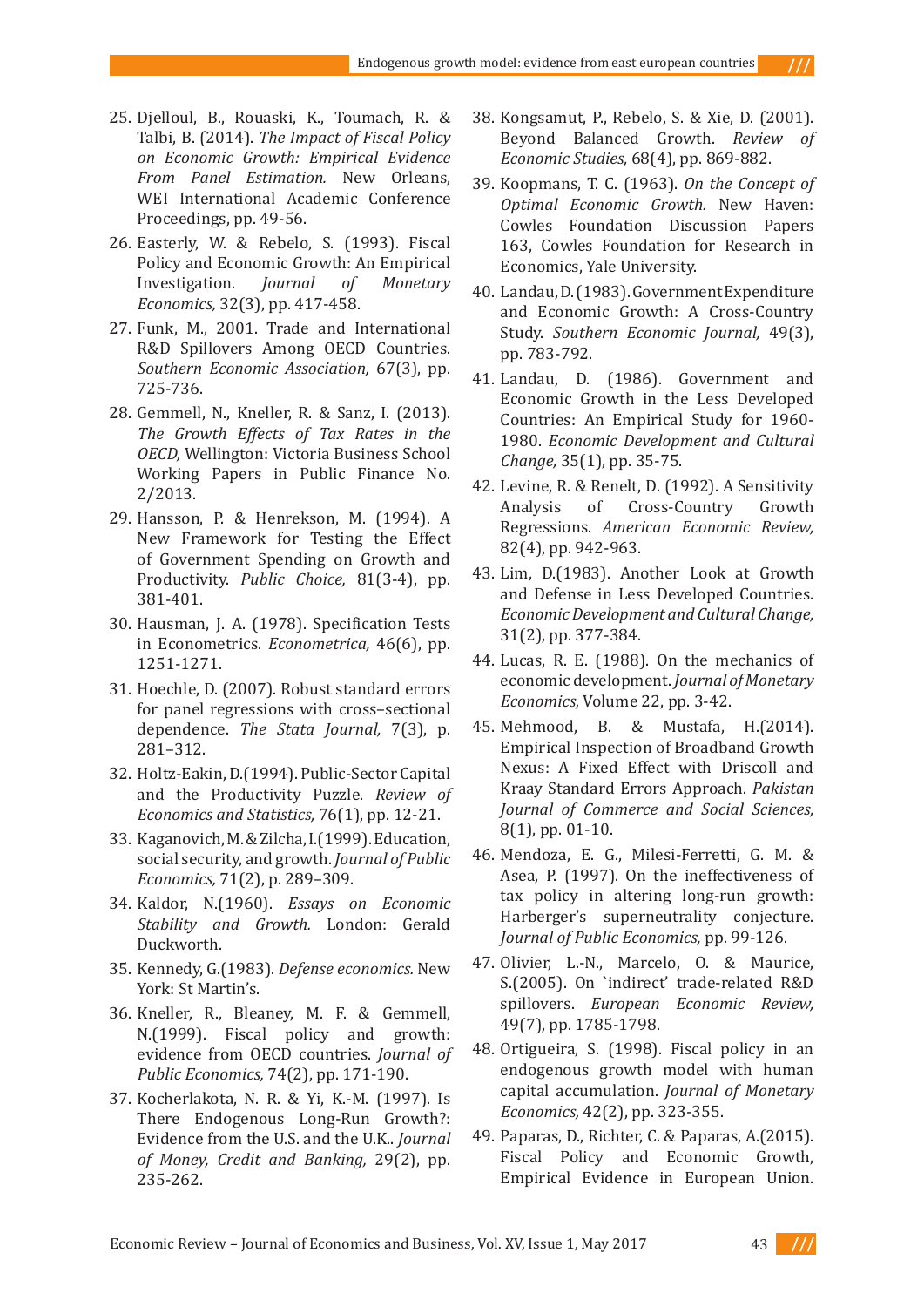*Turkish Economic Review,* 2(4), pp. 239-268.

- 50. Pritchett, L.(2001). Where Has All the Education Gone?. *World Bank Economic Review,* 15(3), pp. 367-391.
- 51. Romer, P. M.(1986). Increasing Returns and Long-Run Growth. *Journal of Political Economy,* 94(5), pp. 1002-1037.
- 52. Sala-I-Martin, X.(1997). Transfers, Social Safety Nets, and Economic Growth. *Staff Papers (International Monetary Fund),*  44(1), pp. 81-102.
- 53. Solow, R. M.(1956). A Contribution to the Theory of Economic Growth. *The Quarterly Journal of Economics,* 70(1), pp. 65-94.
- 54. Tatom, J. A.(1993). The Spurious Effect of Public Capital Formation on Private Sector Productivity. *Policy Studies Journal,* 21(2), pp. 391-395.
- 55. Weede, E.(1986). Rent Seeking, Military Participation, and Economic Performance in LDCs. *Journal of Conflict Resolution,*  30(2), pp. 291-314.
- 56. Zagler, M. & Dürnecker, G.(2003). Fiscal Policy and Economic Growth. *Journal of Economic Surveys,* 17(3), pp. 397-418.

# **APPENDIX**

- A1. Variable definitions
- 1. YG: Growth rate of real GDP per capita
- 2. Yi: Initial GDP per capita at US\$ Constant 2010
- 3. Y0: Yi for the first year of the study followed by in following years
- 4. GEDU: General government expenditure on Education as percentage of GDP
- 5. GHLT: General government expenditure on Health as percentage of GDP
- 6. GHCA: General government expenditure on Housing and Community amenities as percentage of GDP
- 7. GENP: General government expenditure on Environment Protection as percentage of GDP
- 8. GSSP: General government expenditure on Social Protection as percentage of GDP
- 9. GECA: General government expenditure on Economic Affairs as percentage of GDP
- 10. GGPS: General government expenditure on General Public Services as percentage of GDP
- 11. GPOS: General government expenditure on Public Order and Safety as percentage of GDP
- 12. GDEF: General government expenditure on Defence as percentage of GDP
- 13. GRCR: General government expenditure on Recreation, Culture and Religion as percentage of GDP
- 14. TINW: Current taxes on income, wealth as percentage of GDP
- 15. CAPT: Capital taxes as percentage of GDP
- 16. ASSC: Actual social contributions as percentage of GDP
- 17. DEF: Net lending (+)/Net borrowing (-) by the government as percentage of GDP
- 18. GFCF: Gross fixed capital formation by the private sector as percentage of GDP
- 19. UNIEDU: Percentage of the population aged 25 to 34 who have completed at least tertiary education
- 20. OPEN: Trade as percentage of GDP
- 21. GHRINV: GEDU + GHLT + GHCA; General government expenditure on human resource development as percentage of GDP
- 22. GINFINV: GECA + GGPS; General government expenditure on infrastructure and government services as percentage of GDP
- 23. GPPINV: GDEF + GPOS; General government expenditure on property rights protection as percentage of GDP
- 24. GSSINV: GSSP + GENP + GRCR; General<br>government expenditure on social government expenditure on improvement as percentage of GDP
- 25. DTY: Distortionary taxation as percentage of GDP (TINW+CAPT+ASSC)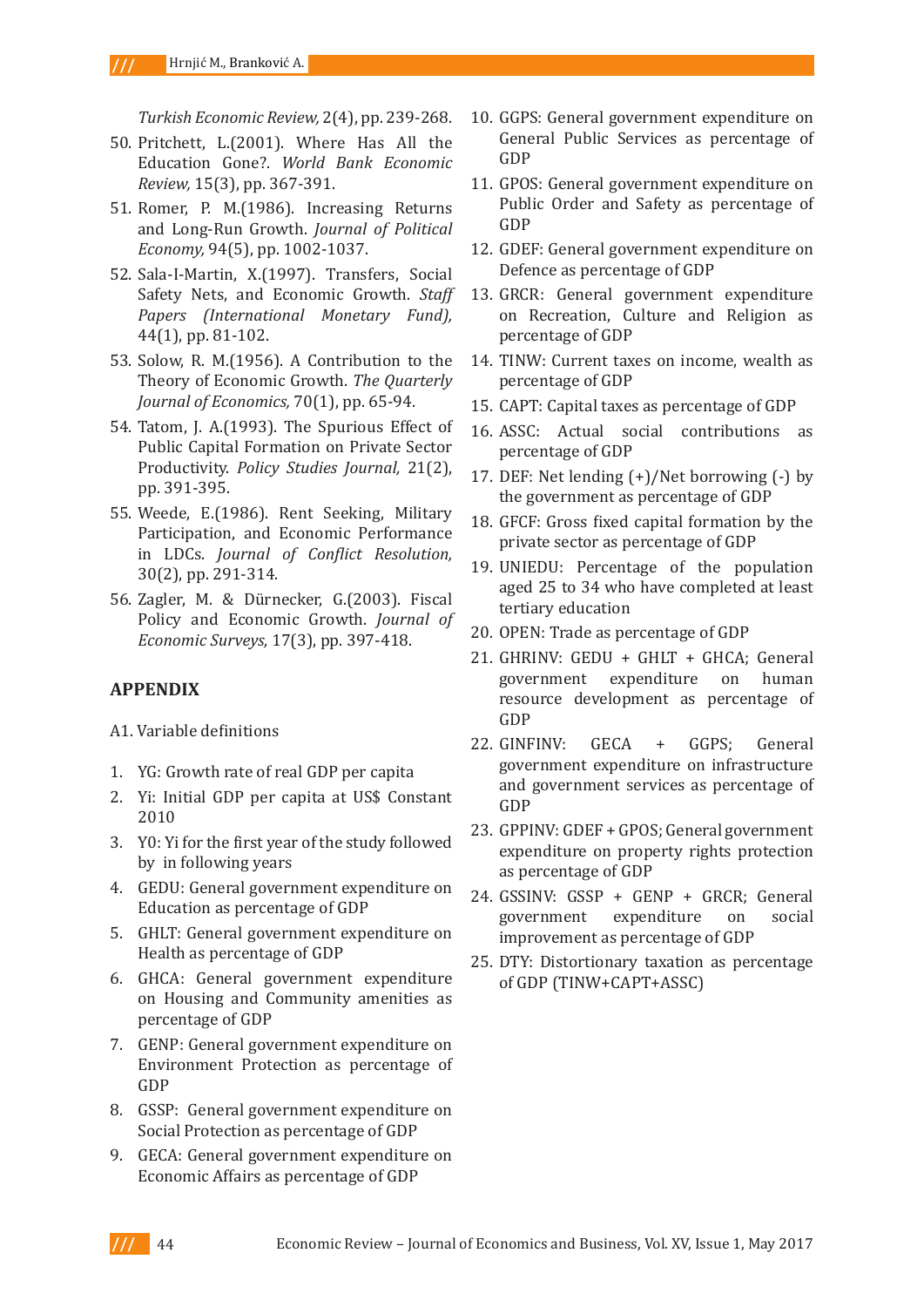$111$ 

| Variable       | Mean       | Std. Deviation | Minimum        | Maximum  |
|----------------|------------|----------------|----------------|----------|
| YG             | 3.7555     | 4.368581       | $-14.5598$     | 13.0814  |
| Yi             | 7962.139   | 3551.874       | 3781.904       | 15063.71 |
| <b>GEDU</b>    | 5.11809    | 1.108814       | 2.8            | 8        |
| <b>GHLT</b>    | 4.794472   | 1.513448       | 1.6            | 8        |
| <b>GHCA</b>    | .9155779   | .4261746       | $\overline{0}$ | 2.5      |
| <b>GENP</b>    | .6773869   | .326353        | $-.3$          | 1.8      |
| GSSP           | 13.73618   | 2.942581       | 8              | 20.4     |
| GECA           | 5.686432   | 1.890451       | 3.2            | 18.8     |
| GGPS           | 5.862814   | 2.30735        | 3.1            | 17.6     |
| GPOS           | 2.137688   | .4215612       | $.5\,$         | 3.8      |
| <b>GDEF</b>    | 1.392965   | .4703864       | .6             | 3.4      |
| GRCR           | 1.255779   | .4294162       | $.6\,$         | 2.3      |
| <b>TINW</b>    | 7.453052   | 1.403013       | 4.3            | 11.3     |
| <b>CAPT</b>    | .0319249   | .0783952       | $\overline{0}$ | $.5\,$   |
| ASSC           | 11.70798   | 2.315632       | 6.6            | 16.7     |
| <b>DEF</b>     | $-3.31564$ | 2.974397       | $-15$          | 2.9      |
| <b>GFCF</b>    | 25.20849   | 5.525221       | .298644        | 41.5384  |
| <b>UNIEDU</b>  | 24.7070    | 9.9066         | 8.3            | 52.6     |
| <b>OPEN</b>    | 107.07     | 32.056         | 43.678         | 183.41   |
| <b>GHRINV</b>  | 10.82814   | 2.150385       | 5.8            | 14.4     |
| <b>GINFINV</b> | 11.54925   | 3.177905       | 6.8            | 24       |
| <b>GPPINV</b>  | 3.530653   | .6440207       | 1.3            | 5.4      |
| GSIINV         | 15.66935   | 3.098079       | 10.2           | 22.3     |
| <b>DTY</b>     | 19.19296   | 2.902763       | 11.5           | 25.4     |
|                |            |                |                |          |

Table A1: Descriptive statistics

Table A2: Correlations of models' variables

|                | Y0        | <b>GHRINV</b> | <b>GINFINV</b> | <b>GPPINV</b> | <b>GSIINV</b> |
|----------------|-----------|---------------|----------------|---------------|---------------|
| Y <sub>0</sub> | J.        |               |                |               |               |
| <b>GHRINV</b>  | $-0.1534$ |               |                |               |               |
| <b>GINFINV</b> | $-0.3177$ | 0.0682        |                |               |               |
| <b>GPPINV</b>  | 0.1508    | $-0.1863$     | $-0.0493$      |               |               |

Economic Review – Journal of Economics and Business, Vol. XV, Issue 1, May 2017 45 ///